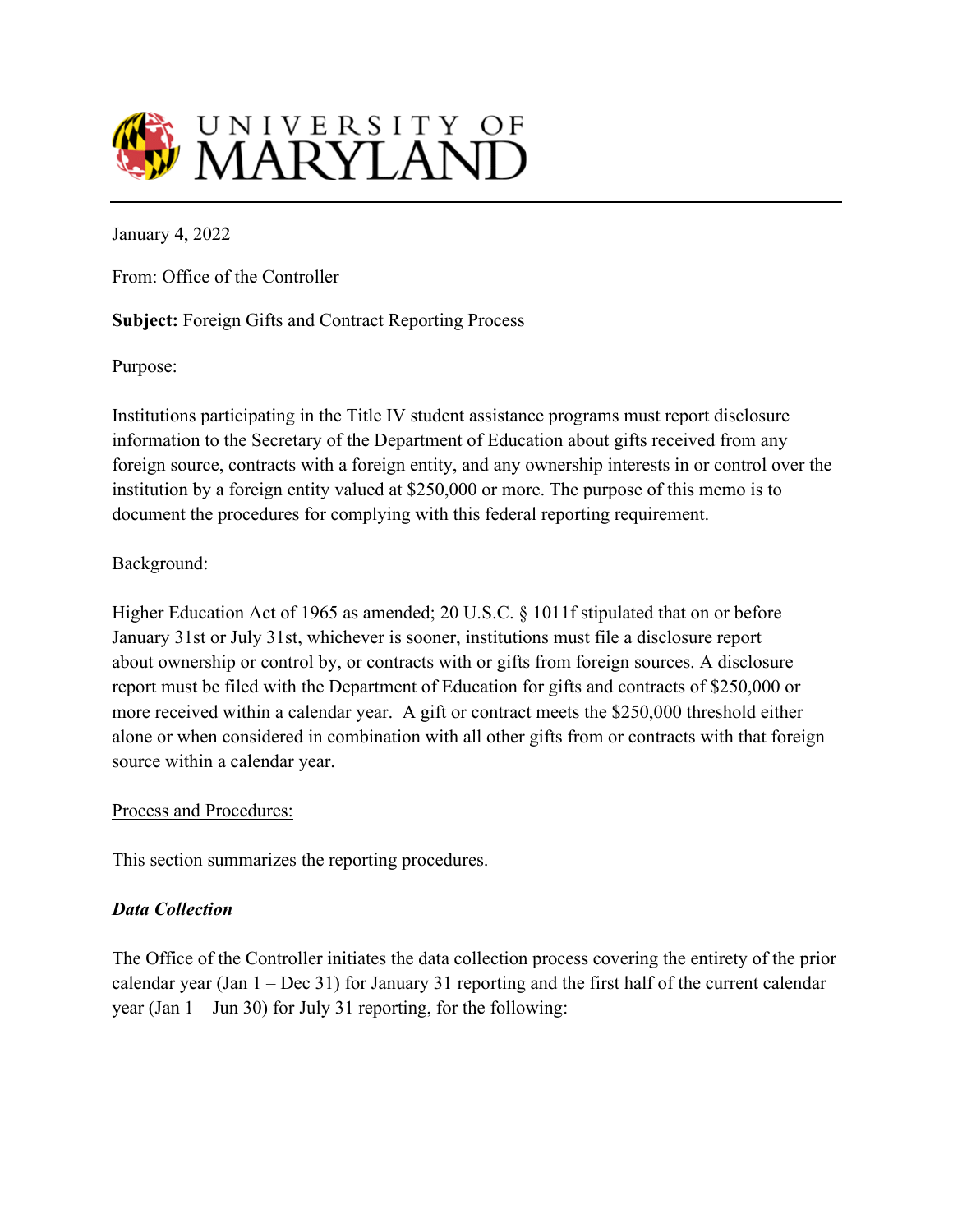- [1](#page-1-0). **Gifts** All incoming foreign source<sup>1</sup> gifts (cash or some other, such as in-kind support) received by UMD, along with the name of the country of origin and the name of the donor.
	- a. *Reporting restricted/conditional gifts.* UMD will report gifts as restricted or conditional if the gift contains a provision regarding (1) the employment, assignment, or termination of faculty; (2) the establishment of new departments, centers, research programs, lecture programs, or faculty positions; (3) the selection or admission of students; and/or (4) the award of any form of financial aid restricted to students of a specified country, religion, sex, ethnic origin, or political opinion.
	- b. *Primary Campus Unit.* The Office of the Controller will contact the Office of the Vice President for University Relations ("VPUR") to obtain the following information:
		- i. Name of foreign source.
			- 1. Is the gift from a foreign government, including but not limited to any agency of a foreign government? (Y/N)
				- a. If yes, provide the name of the foreign government
			- 2. Is the gift from a legal entity, governmental or otherwise, created solely under the laws of a foreign state or states? (Y/N)
			- 3. Is the gift from an individual who is not a citizen or a national of the United States or a trust territory or protectorate thereof? (Y/N)
			- 4. Is the gift from a person, including a subsidiary or affiliate of a foreign legal entity, who acts as an agent of a foreign government, a legal entity created solely under the laws of a foreign state or states, or an individual who is not a citizen or national of the United States or a trust territory or protectorate thereof? (Y/N)
				- a. If yes, provide the name of the foreign government, legal entity, individual, or person.
		- ii. Foreign source address including country of origin
			- 1. For gifts received from a foreign source other than a foreign government, the country of citizenship, or if unknown, the principal residence for a foreign source who is a natural person, and the country of incorporation, or if unknown, the principal place of business for a foreign source which is a legal entity.
		- iii. Gift terms.
			- 1. Amount.
			- 2. Date received.

<span id="page-1-0"></span><sup>&</sup>lt;sup>1</sup> UMD does not consider US companies that are merely affiliated with a foreign entity to be foreign sources under Sec. 117. UMD will report gifts from US companies that are expressly flowing down foreign funds or expressly operating on behalf of a foreign source.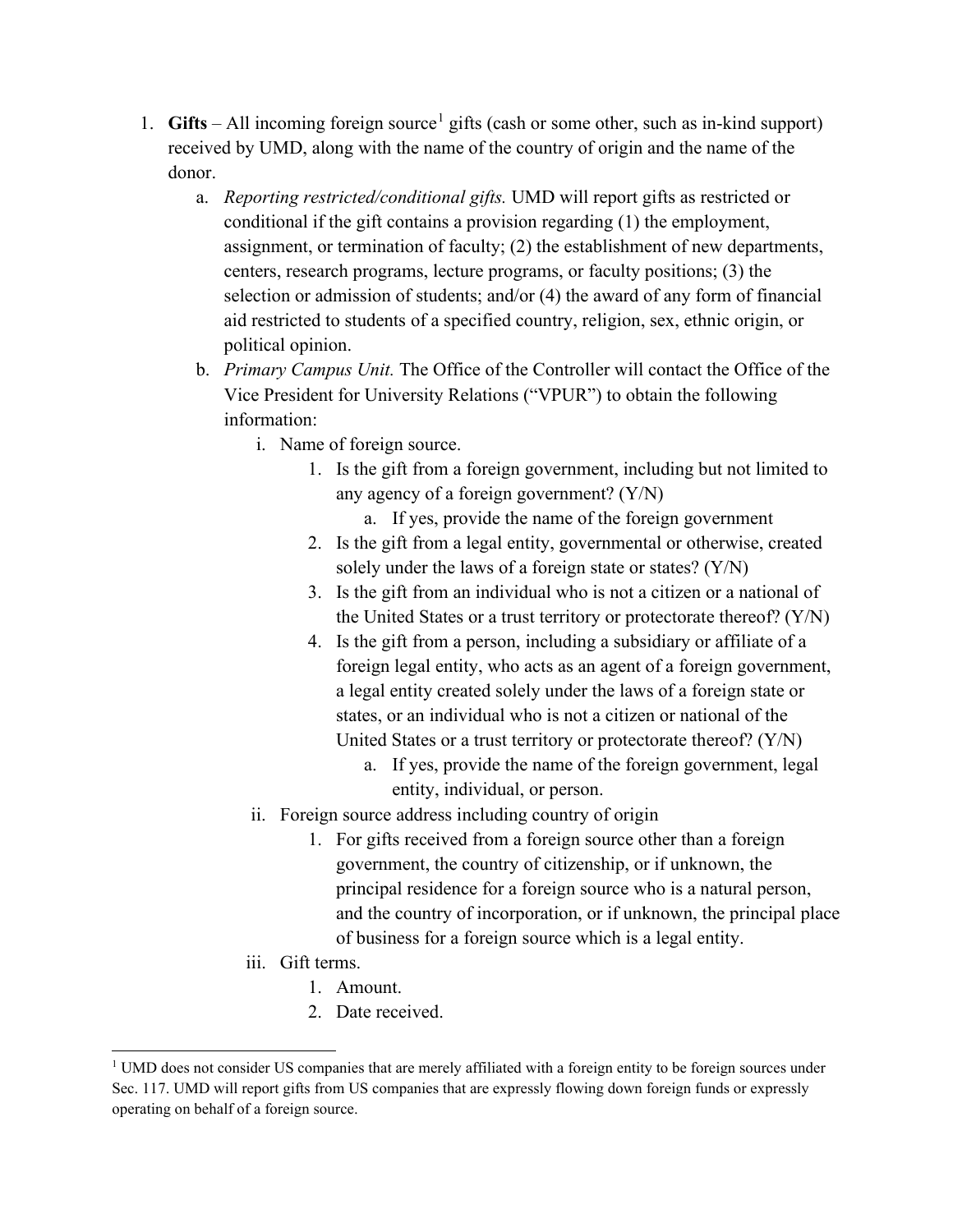- 3. Detailed description of all conditions or restrictions (if gift is restricted or conditional)
- iv. Recipient, including any and all intermediaries.
- v. If restricted, include:
	- 1. Do the restrictions or conditions concern or relate to the employment, assignment, or termination of faculty? (Y/N)
	- 2. Do the restrictions or conditions concern or relate to the establishment of departments, centers, research or lecture programs, or new faculty positions? (Y/N)
	- 3. Do the restrictions or conditions concern or relate to the selection or admission of students? (Y/N)
	- 4. Do the restrictions or conditions concern or relate to the award of grants, loans, scholarships, fellowships, or other forms of financial aid restricted to students of a specified country, religion, sex, ethnic origin, or political opinion? (Y/N)
- 2. **Contracts** All incoming funds received from a foreign source<sup>1</sup> (or from a foreign source through another pass through entity) contracts to UMD entered into in each calendar year (based on the contract's effective date<sup>[2](#page-2-0)</sup>), along with the name of the country of origin and the name of the foreign source sponsor. Contracts include all non-gift sponsored agreements between UMD and a foreign source (or from a foreign source through another pass through entity) that are being administered by the Office of Research Administration ("ORA").
	- a. *Reporting restricted/conditional contracts.* UMD will report contracts as restricted or conditional if, beyond the mere naming of a Principal Investigator ("PI"), the contract contains a provision regarding (1) the employment, assignment, or termination of faculty; (2) the establishment of new departments, centers, research programs, lecture programs, or faculty positions; (3) the selection or admission of students; and/or (4) the award of any form of financial aid restricted to students of a specified country, religion, sex, ethnic origin, or political opinion.
	- b. *Primary Campus Unit.* The Office of the Controller will contact ORA to obtain the following information:
		- i. Name of the foreign source.
			- 1. Is the contract with a foreign government, including but not limited to any agency of a foreign government? (Y/N)
				- a. If yes, provide the name of the foreign government.

<span id="page-2-0"></span><sup>2</sup> UMD considers a contract as "entered into" on the effective date the contract is entered into the KR System, and not necessarily the date that UMD first receives the contract. UMD frequently has to negotiate contract terms, or ensure compliance requirements, so the date UMD receives a contract may not be the date on which UMD and the sponsor sign the final version of the contract, or that UMD can incur costs in the case of compliance issues.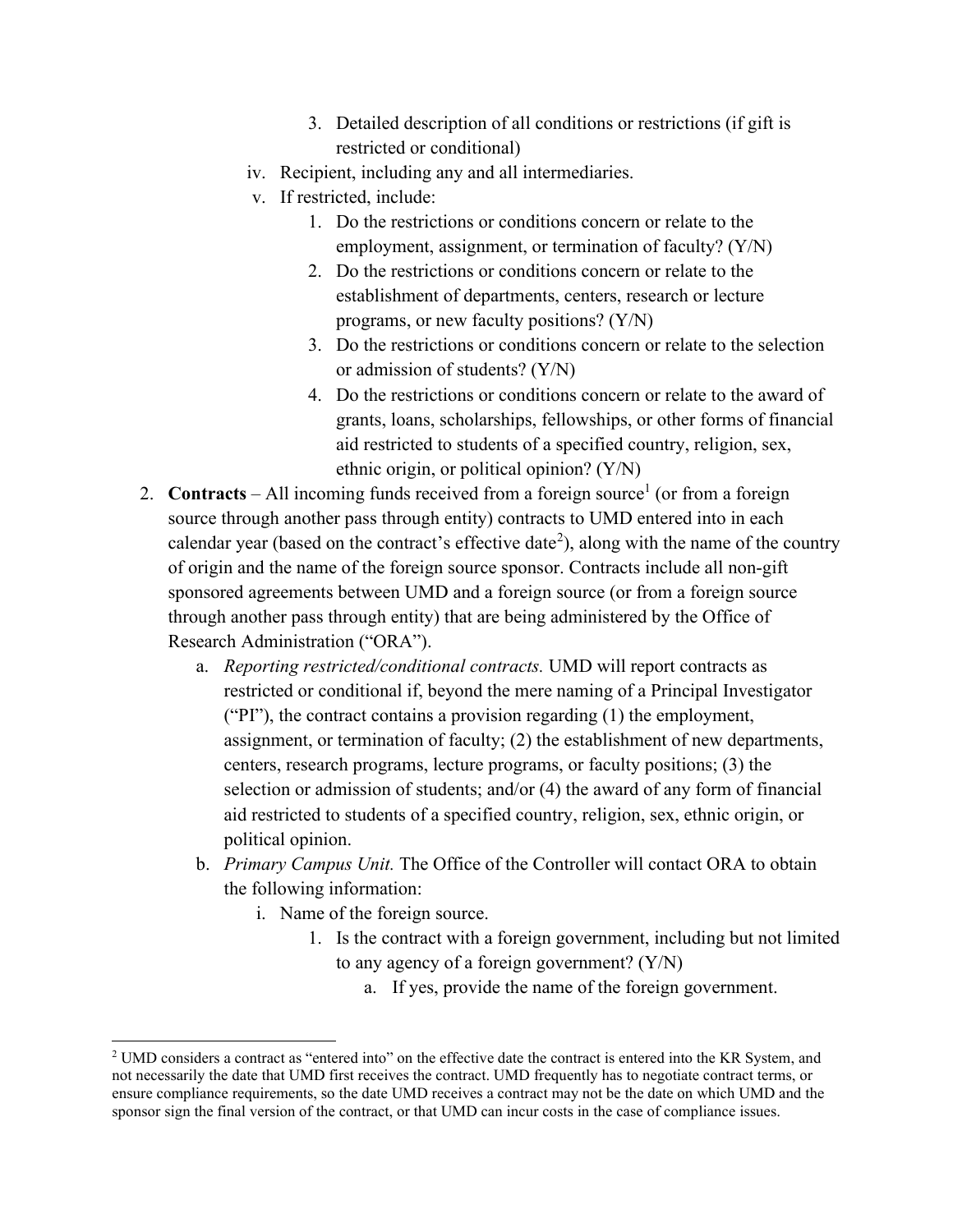- 2. Is the contract with a legal entity, governmental or otherwise, created solely under the laws of a foreign state or states? (Y/N)
- 3. Is the contract with an individual who is not a citizen or a national of the United States or a trust territory or protectorate thereof?  $(Y/N)$
- 4. Is the contract with a person, including a subsidiary or affiliate of a foreign legal entity, who acts as an agent of a foreign government, legal entity created solely under the laws of a foreign state or states, or individual who is not a citizen or national of the United States or a trust territory or protectorate thereof? (Y/N)
	- a. If yes, provide the name of the foreign government, legal entity, individual, or person.
- ii. Foreign source address including country of origin.
	- 1. For contracts with a foreign source other than a foreign government, the country of citizenship, or if unknown, the principal residence for a foreign source who is a natural person, and the country of incorporation, or if unknown, the principal place of business for a foreign source which is a legal entity.
- iii. Domestic party
- iv. Contract terms.
	- 1. Amount.
	- 2. Contract start date.
	- 3. Contract end date.
	- 4. Narrative description of all conditions or restrictions (if contract terms are restricted or conditional)
- v. If restricted, specify restricted or conditional contract provisions as follow:
	- 1. Do the restrictions or conditions concern or relate to the employment, assignment, or termination of faculty? (Y/N)
	- 2. Do the restrictions or conditions concern or relate to the establishment of departments, centers, research or lecture programs, or new faculty positions? (Y/N)
	- 3. Do the restrictions or conditions concern or relate to the selection or admission of students? (Y/N)
	- 4. Do the restrictions or conditions concern or relate to the award of grants, loans, scholarships, fellowships, or other forms of financial aid restricted to students of a specified country, religion, sex, ethnic origin, or political opinion? (Y/N)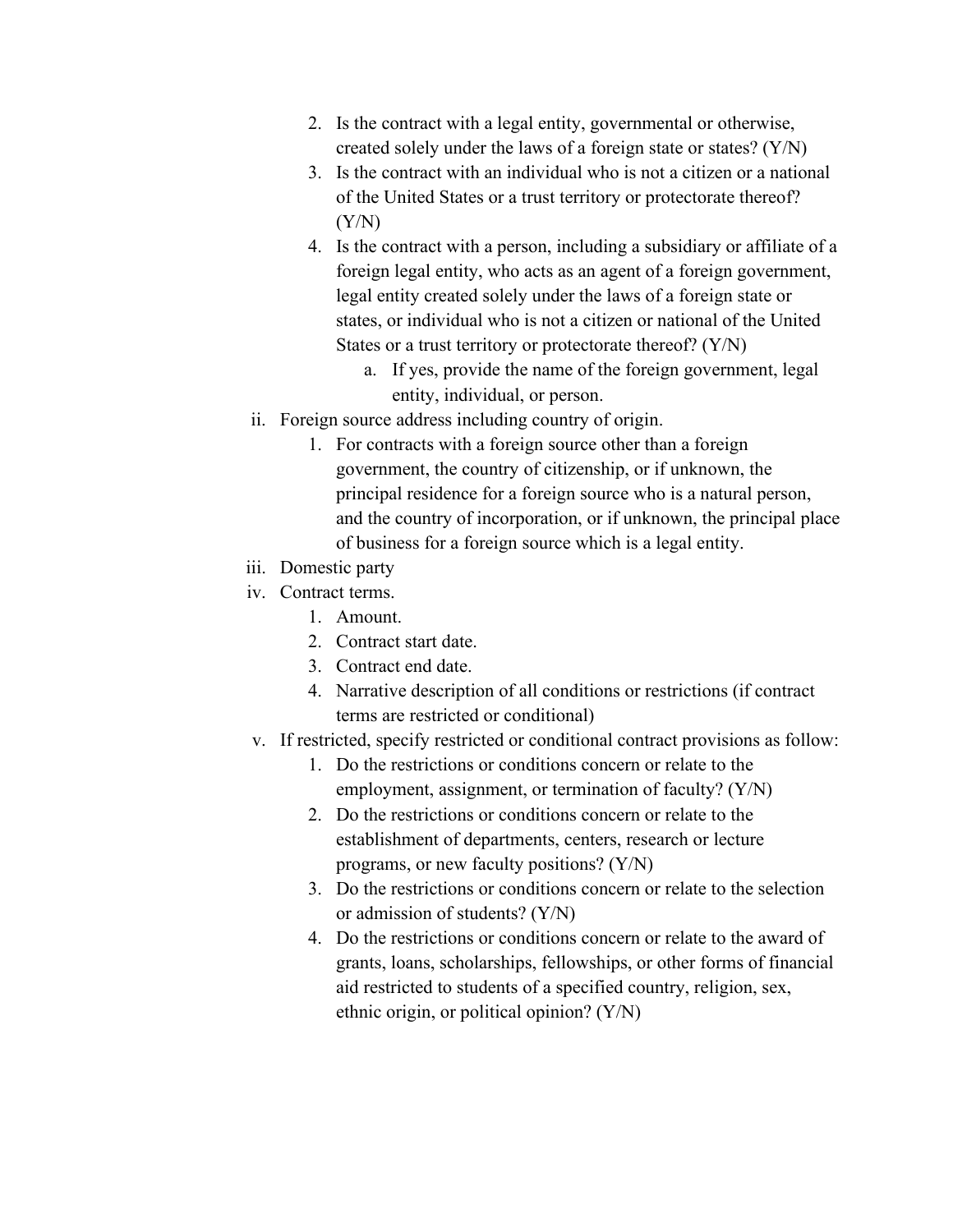- 3. **Additional Data Collection** The Office of the Controller will determine whether other campus units have additional foreign gifts and/or contracts not captured by ORA or the VPUR process. The Controller's Office will contact:
	- a. Chief Financial Officer (CFO) (Designee) to obtain all foreign source third-party billing agreements used to pay authorized student account charges on behalf of a student/s.
	- b. Provost (Designee) Assistant Vice President, Office of the Provost to obtain
		- i. foreign gifts/receipts tracked by College Budget Officers (CBOs);
		- ii. facility use licenses, leases, or other agreements with foreign source parties or paid with foreign monetary sources running through IBBR or any another unit reporting to the Provost, where such agreements have not been captured by another process;
		- iii. information on any and all executive education agreements with foreign sources or paid with foreign monetary sources processed through the Office of Extended Studies (OES); and
		- iv. information on any agreements with foreign source parties or paid with foreign monetary sources, where such agreements have not been captured by the ORA or VPUR processes, or administered by the Office of the Provost, VPA, VPSA, or their units.
	- c. Vice President of Administration (VPA) (Designee) to obtain
		- i. any and all facility use licenses (including incubator licenses), leases, subleases, property acquisition contracts, disposition agreements, or similar agreements paid with foreign monetary sources, where such agreements originated with or are administered by the Office of Real Estate;
		- ii. any and all facility use licenses (including incubator licenses), leases, subleases, property acquisition contracts, disposition agreements, or similar agreements paid with foreign monetary sources, where such agreements did not originate with and are not administered by the Office of Real Estate.
	- d. Vice President of Student Affairs (VPSA) (Designee) to obtain
		- i. any and all leases, subleases, and facility licenses with foreign source parties or paid with foreign monetary sources, where such agreements originated with or are administered by the Division of Student Affairs.
		- ii. Conferences & Visitor Services to obtain information on any and all event facility use licenses or other agreements with foreign source parties or paid with foreign monetary sources, where such agreements have not been captured by the ORA or VPUR processes, or administered by the Office of the Provost, VPA, VPSA, or their units.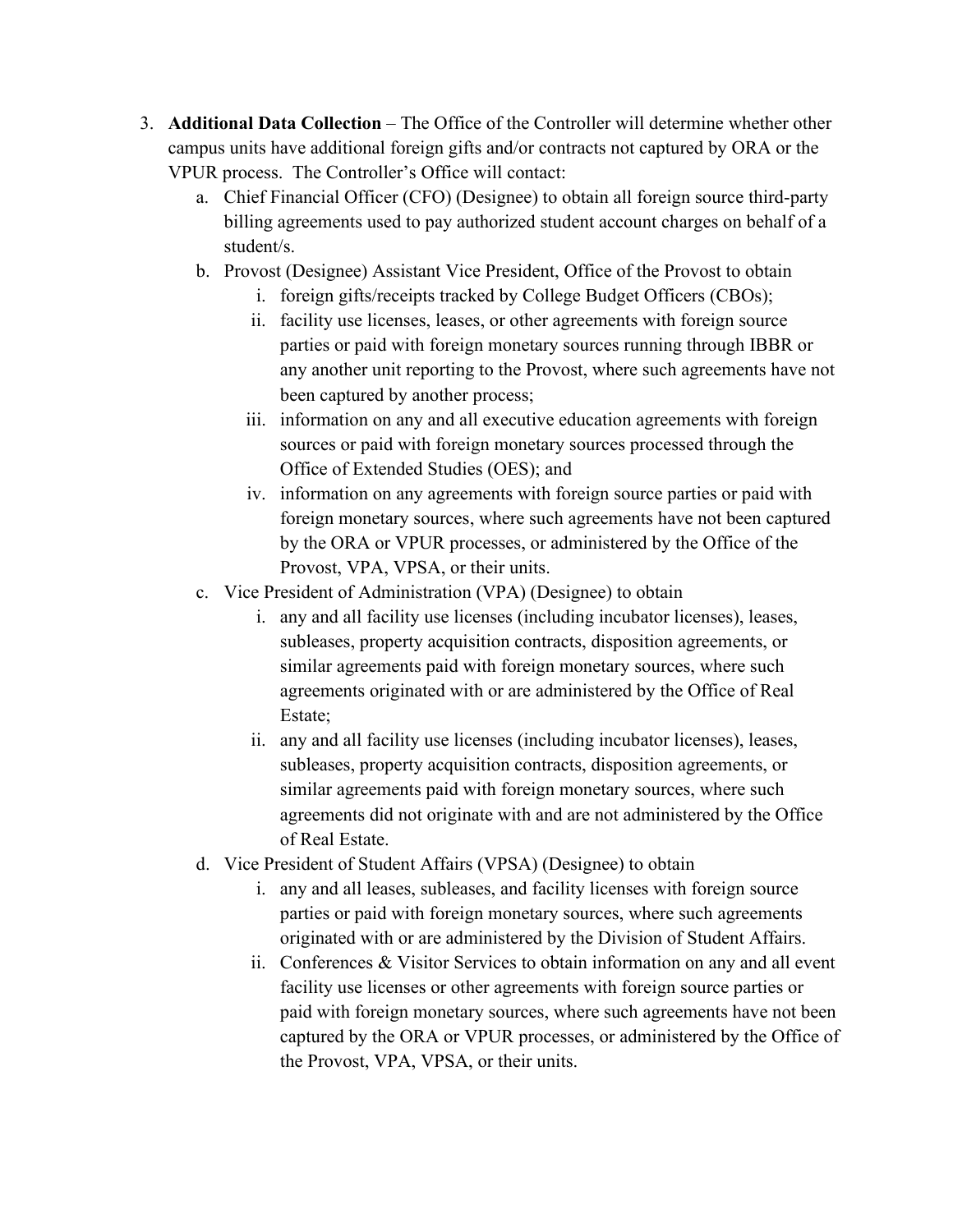e. The Director of UM Ventures to obtain information on any and all (1) intellectual property licenses, (2) equity agreements, and (3) quantum foundry or similar agreements, where such licenses or agreements are with foreign source parties or paid with foreign monetary sources.

The information above is due shortly after December 31 and June 30 each year. Reminders are sent prior to the reporting deadline.

Due to the short turnaround and with the additional reporting requirements issued by the Department of Education on June 22, 2020 (see Appendix A), VPUR and ORA should provide a complete listing, regardless of the amount, and provide answers to the questions for each gift or contract that clearly exceed the reportable threshold. Once Office of the Controller aggregates all the data (see step below), it may be possible that additional contracts or gifts are reportable. At that time, the Office of the Controller will notify VPUR, ORA and/or units outlined in Section 3 (Additional Data Collection) for additional information required.

# *Data Validation*

The Office of the Controller will validate the list against all incoming international wires and ACH transactions to ensure completeness, to the extent possible. Aggregation will then be performed by foreign sources to determine if funds of \$250,000 or more were received individually or in total from the same source within the reporting period. This step is due as soon as practicable.

# *Data Submission*

The Office of the Controller will prepare a list of the reportable funds and send it to the Director, Financial Aid for submission to Department of Education. The information is due to Department of Education by the end of January and July each year. Beginning July 1, 2020, this information is entered into the Department of Education's Online Portal for Higher Education Institutions to Report Foreign Gifts and Contracts at [https://partners.ed.gov/ForeignGifts.](https://partners.ed.gov/ForeignGifts) Each contract/gift is entered separately into the portal.

- Information needed for each gift include: name of foreign source, address including country of origin, gift terms and recipient, including any and all intermediaries.
- The information needed for each contract include: name of foreign source, address including country of origin, restricted or conditional gift terms, specific or conditional contract provisions, and recipient including any and all intermediaries.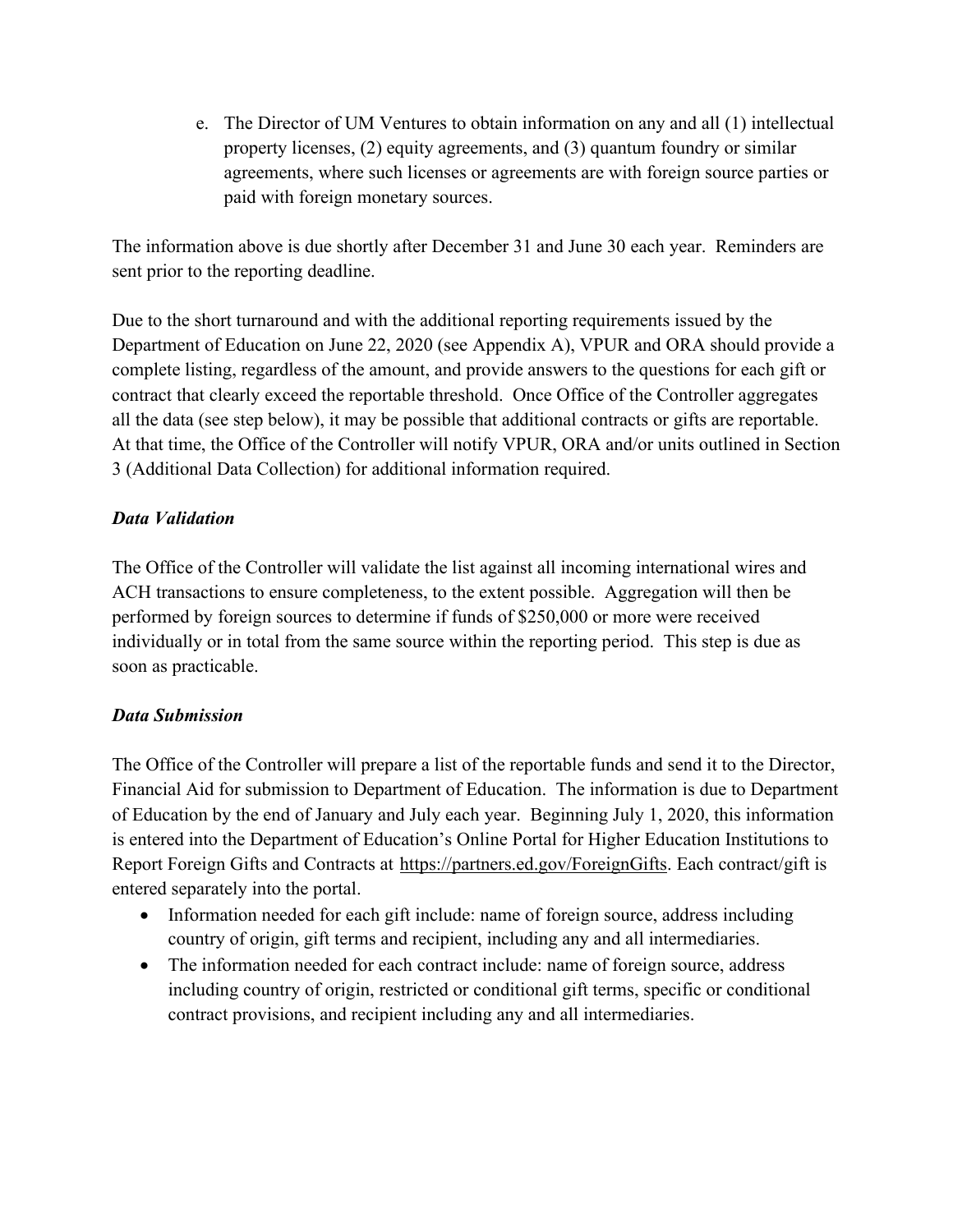Submitting the report: Once the report is submitted online, screen print the acknowledgement of submission of the report (date and time) and file. In addition, a copy should be provided to the Office of the Controller and the Office of General Counsel.

## **Effective Date**: January 4, 2021

If you have any further questions, please contact Office of the Controller at [controller@umd.edu](mailto:controller@umd.edu) or 301 405-2584.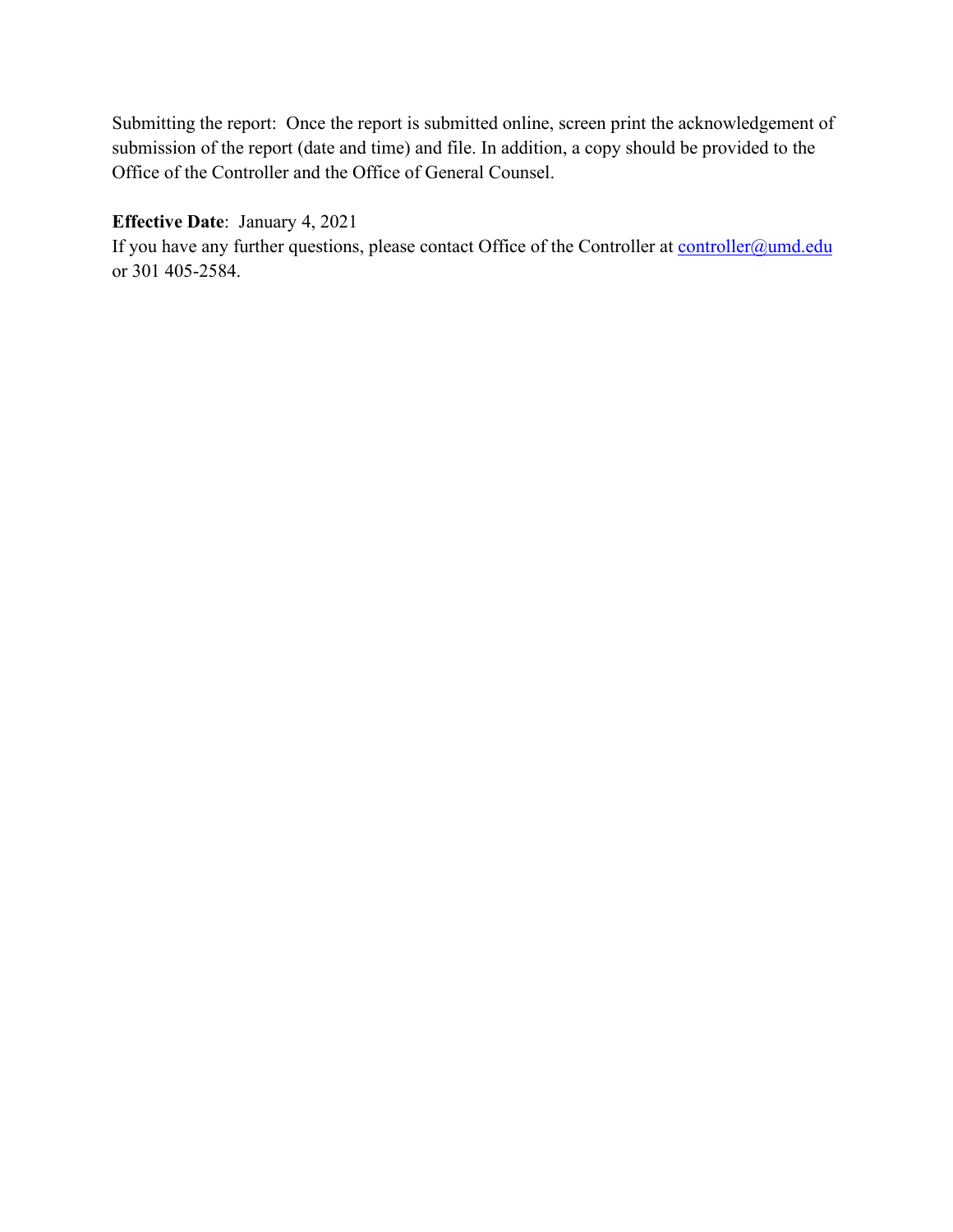Appendix A – Department of Education Official Guidance for Sec 117 Reporting issued on June 22, 2020, [\(Announcement\)](https://ifap.ed.gov/electronic-announcements/062220ReminderRprtOwnerContrlContrctsGiftsForeignSrc)

- 1. Office of Postsecondary Education Identification (OPEID)
	- a. List all campuses.
	- b. Is the institution, or any part thereof, owned or substantially controlled by a foreign source? (Y/N)
		- i. If yes, then identify:
			- 1. The foreign source
			- 2. The date on which the foreign source assumed ownership or control
			- 3. Any changes in program or structure resulting from the change in ownership or control
- 2. Gifts from a foreign source.
	- a. Name of foreign source.
		- i. Is the gift from a foreign government, including but not limited to any agency of a foreign government? (Y/N)
			- 1. If yes, provide the name of the foreign government
		- ii. Is the gift from a legal entity, governmental or otherwise, created solely under the laws of a foreign state or states?  $(Y/N)$
		- iii. Is the gift from an individual who is not a citizen or a national of the United States or a trust territory or protectorate thereof? (Y/N)
		- iv. Is the gift from a person, including a subsidiary or affiliate of a foreign legal entity, who acts as an agent of a foreign government, a legal entity created solely under the laws of a foreign state or states, or an individual who is not a citizen or national of the United States or a trust territory or protectorate thereof? (Y/N)
			- 1. If yes, provide the name of the foreign government, legal entity, individual, or person.
	- b. Foreign source address including country of origin
		- i. For gifts received from a foreign source other than a foreign government, the country of citizenship, or if unknown, the principal residence for a foreign source who is a natural person, and the country of incorporation, or if unknown, the principal place of business for a foreign source which is a legal entity.
	- c. Gift terms.
		- i. Amount.
		- ii. Date received.
	- d. Recipient, including any and all intermediaries.
- 3. Contracts with a foreign source.
	- a. Name of the foreign source.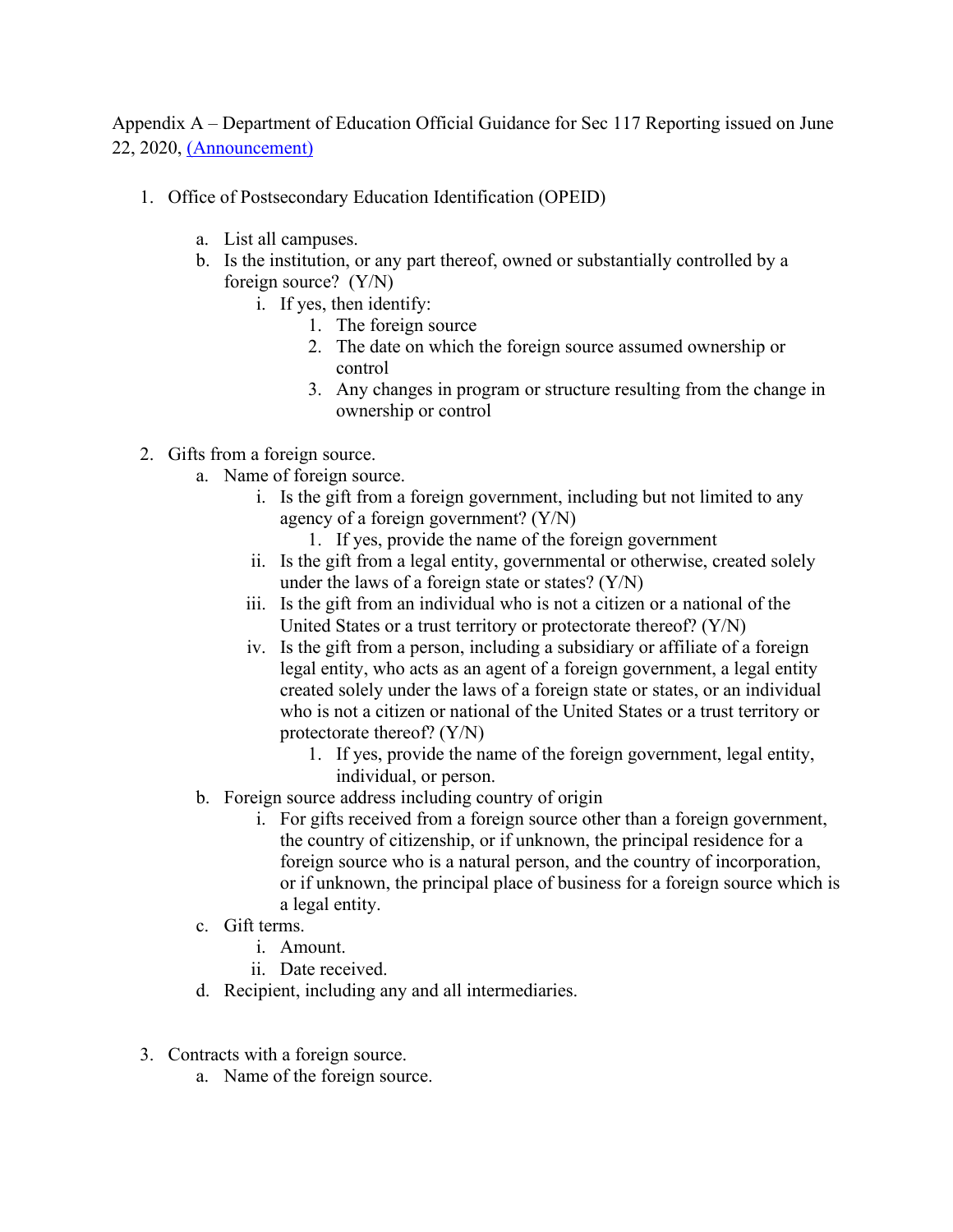- i. Is the contract with a foreign government, including but not limited to any agency of a foreign government? (Y/N)
	- 1. If yes, provide the name of the foreign government.
- ii. Is the contract with a legal entity, governmental or otherwise, created solely under the laws of a foreign state or states? (Y/N)
- iii. Is the contract with an individual who is not a citizen or a national of the United States or a trust territory or protectorate thereof? (Y/N)
- iv. Is the contract with a person, including a subsidiary or affiliate of a foreign legal entity, who acts as an agent of a foreign government, legal entity created solely under the laws of a foreign state or states, or individual who is not a citizen or national of the United States or a trust territory or protectorate thereof? (Y/N)
	- 1. If yes, provide the name of the foreign government, legal entity, individual, or person.
- b. Foreign source address including country of origin.
	- i. For contracts with a foreign source other than a foreign government, the country of citizenship, or if unknown, the principal residence for a foreign source who is a natural person, and the country of incorporation, or if unknown, the principal place of business for a foreign source which is a legal entity.
- c. Domestic party
- d. Contract terms.
	- i. Amount.
	- ii. Contract start date.
	- iii. Contract end date.
- 4. Restricted or conditional gifts from a foreign source.
	- a. Name of the foreign source.
		- i. Is the gift from a foreign government, including but not limited to any agency of a foreign government? (Y/N)
			- 1. If yes, provide the name of the foreign government.
		- ii. Is the gift from a legal entity, governmental or otherwise, created solely under the laws of a foreign state or states? (Y/N)
		- iii. Is the gift from an individual who is not a citizen or a national of the United States or a trust territory or protectorate thereof? (Y/N)
		- iv. Is the gift from a person, including a subsidiary or affiliate of a foreign legal entity, who acts as an agent of a foreign government, a legal entity created solely under the laws of a foreign state or states, or an individual who is not a citizen or national of the United States or a trust territory or protectorate thereof? (Y/N)
			- 1. If yes, provide the name of the foreign government, legal entity, individual, or person.
	- b. Foreign source address including country of origin.
		- i. For gifts received from a foreign source other than a foreign government, the country of citizenship, or if unknown, the principal residence for a foreign source who is a natural person, and the country of incorporation,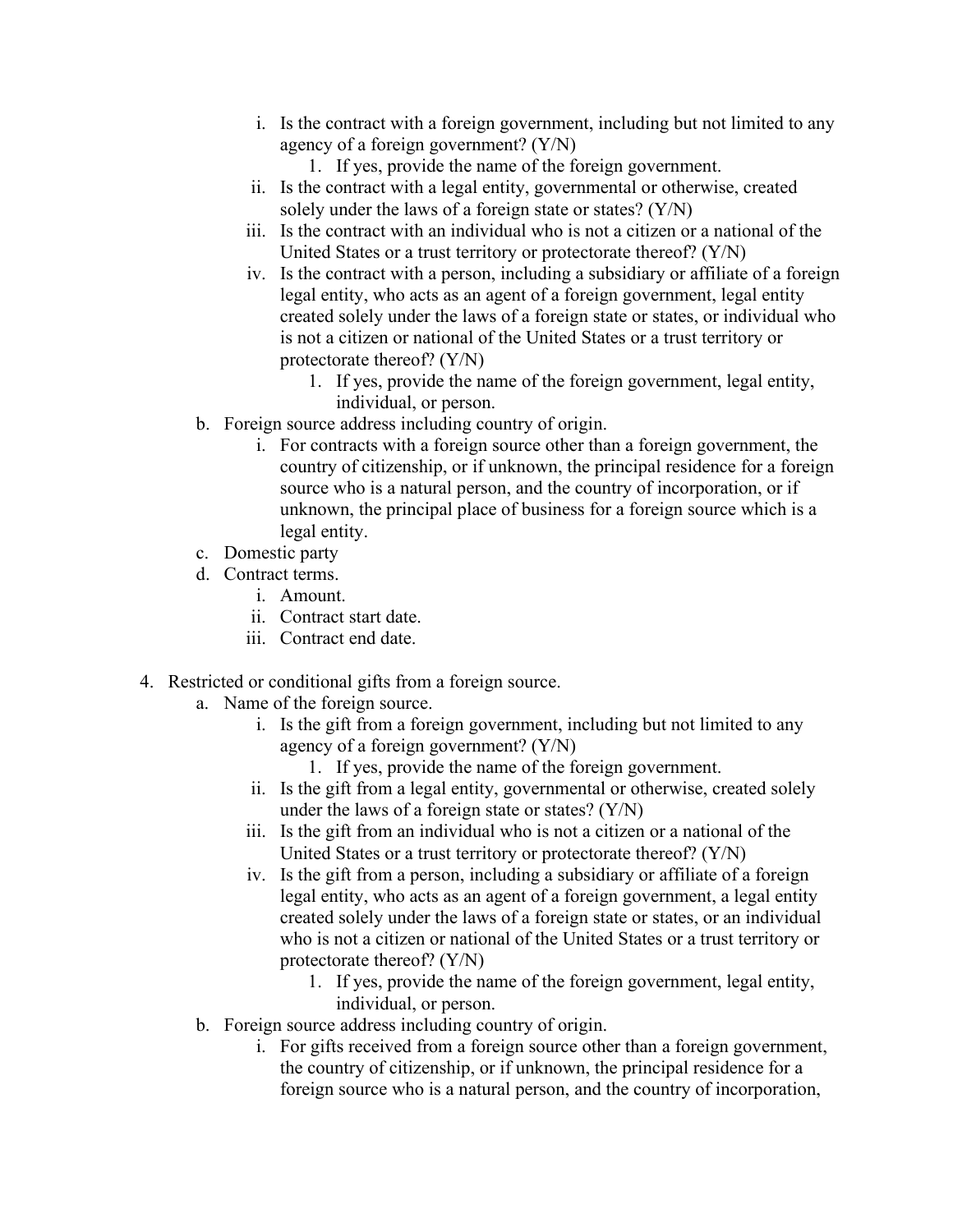or if unknown, the principal place of business for a foreign source which is a legal entity.

- c. Restricted or conditional gift terms.
	- i. Amount.
	- ii. Date received.
	- iii. Detailed description of all conditions or restrictions.
- d. Specific restricted or conditional gift provisions.
	- i. Do the restrictions or conditions concern or relate to the employment, assignment, or termination of faculty? (Y/N)
	- ii. Do the restrictions or conditions concern or relate to the establishment of departments, centers, research or lecture programs, or new faculty positions? (Y/N)
	- iii. Do the restrictions or conditions concern or relate to the selection or admission of students? (Y/N)
	- iv. Do the restrictions or conditions concern or relate to the award of grants, loans, scholarships, fellowships, or other forms of financial aid restricted to students of a specified country, religion, sex, ethnic origin, or political opinion? (Y/N)
- e. Recipient, including any and all intermediaries.
- 5. Restricted or conditional contract with a foreign source.
	- a. Name of the foreign source.
		- i. Is the contract with a foreign government, including but not limited to any agency of a foreign government? (Y/N)
			- 1. If yes, provide the name of the foreign government.
		- ii. Is the contract with a legal entity, governmental or otherwise, created solely under the laws of a foreign state or states? (Y/N)
		- iii. Is the contract with an individual who is not a citizen or a national of the United States or a trust territory or protectorate thereof? (Y/N)
		- iv. Is the contract with a person, including a subsidiary or affiliate of a foreign legal entity, who acts as an agent of a foreign government, a legal entity created solely under the laws of a foreign state or states, or an individual who is not a citizen or national of the United States or a trust territory or protectorate thereof? (Y/N)
			- 1. If yes, provide the name of the foreign government, legal entity, individual, or person.
	- b. Foreign source address including country of origin.
		- i. For contracts with a foreign source other than a foreign government, the country of citizenship, or if unknown, the principal residence for a foreign source who is a natural person, and the country of incorporation, or if unknown, the principal place of business for a foreign source which is a legal entity.
	- c. Domestic party.
	- d. Restricted or conditional contract terms.
		- i. Amount.
		- ii. Contract start date.